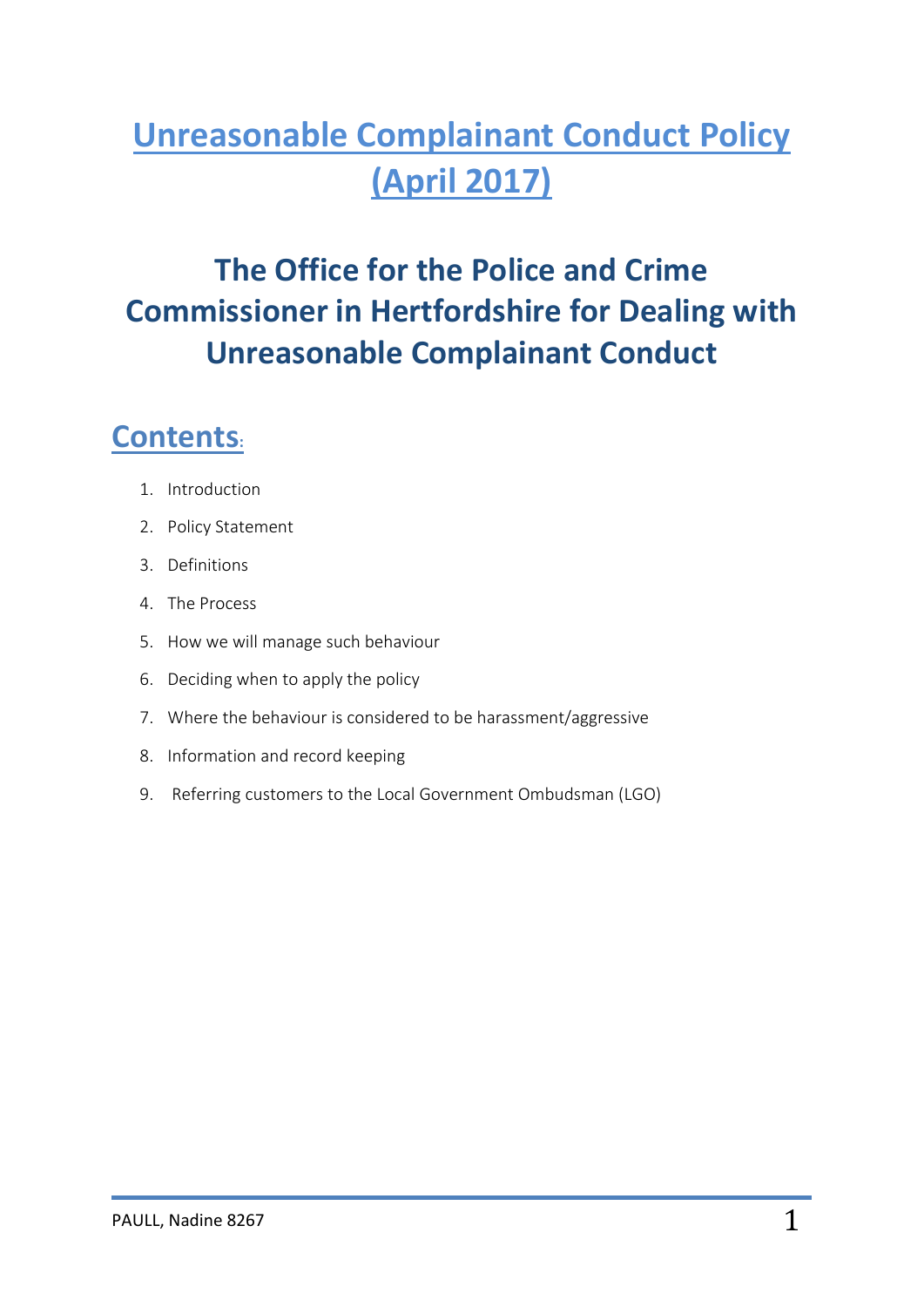#### **Unreasonable Complainant Conduct Policy**

#### **1. Introduction**

The primary function of the Customer Response Team (CRT) is to receive and process complaints/concerns and dissatisfactions in relation to policing within Hertfordshire including any issues with the staff in the Police and Crime Commissioners office for Hertfordshire.

In dealing with complainants, we require our staff to explain comprehensively and clearly the reasoning behind our decisions and why, where relevant, a complainant's argument or preferred outcome is not tenable.

While, in the majority of cases our complainants interact with the Office in a restrained and reasonable manner, we fully appreciate that some are particularly stressed when pursuing complaints against the police, and that from time to time, this stress will show in how they interact with this Office. Each member of our staff knows that managing such interactions is an intrinsic part of the job.

However, this does not mean that we expect our staff to tolerate behaviour by our customers that is abusive, offensive, threatening or, due to the frequency of contact, accounts for a disproportionate amount of time and resources that could be spent more effectively dealing with other complaints and concerns. This issue is particularly acute at a time where resources are at a premium.

#### **2. Policy Statement**

Herts PCC Office is committed to providing a high quality service to everyone we deal with. We value all kinds of customer feedback, and expressions of dissatisfaction are treated seriously and recognised as a tool for us to identify and implement service improvements.

We are committed to dealing with all customers fairly and impartially. As part of this service we do not normally limit the contact that our customers have with us. However, in a minority of cases, customers can pursue their dissatisfactions/complaints or queries in a way which can either impede the progress of their issue or can create serious resource issues. These actions can occur either while their complaint/concern is being dealt with, or once we have concluded our findings.

This policy aims to guide PCC staff in the management of unreasonable or unreasonably persistent customer complaints. This policy is based on guidance from the Local Government Ombudsman and what is regarded as good practice in dealing with such customers, and what the Information Commissioner would regard as good practice in relation to repeated or vexatious requests.

An unreasonable or unreasonably persistent customer can take up a disproportionate amount of time that can hinder the other work of staff. We must therefore ensure that we use our resources wisely and limit the amount of time spent on queries that we consider to be unreasonable or unreasonably persistent.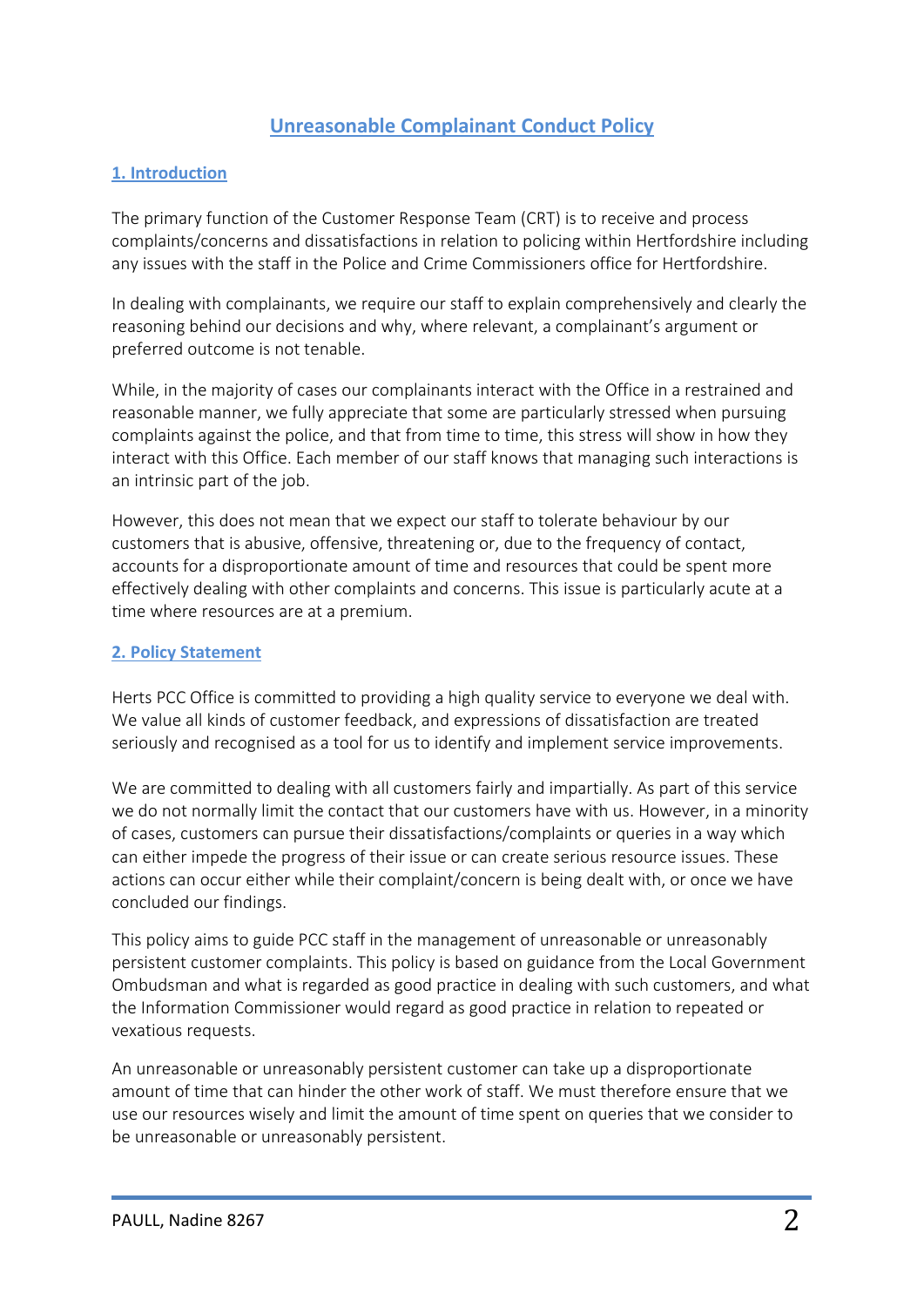Complainants demonstrating unreasonable behaviour and unreasonably persistent complainants may have justified complaints or grievances but are pursuing them in inappropriate ways; or, they may be intent on pursuing complaints that appear to have no content or which have already been dealt with and responded to.

The decision to restrict contact with our offices will be taken by the CRT Manager (or other senior managers where appropriate) and will normally follow a prior warning to the complainant. Any restrictions imposed will be appropriate and proportionate. Amongst the options we may consider are:

- Requesting contact in a particular form (for example, written correspondence only);
- Requiring contact to take place with a named case manager;
- Restricting telephone calls to specified days and times; and/or
- Asking the customer to enter into an agreement about their future contact with us.

In all cases, where we decide to treat a customer as an unreasonable or unreasonably persistent complainant, we will write to tell the customer why we believe their behaviour falls into that category, what actions we are taking and the duration of that action. We will also tell them how they can challenge the decision if they disagree with it.

If we decide to carry on treating someone as an unreasonable or unreasonably persistent complainant and their complaint is still being looked into three months later, we will carry out a review and decide if restrictions will continue.

Where a customer whose case is closed persists in communication with us about the same issue, we may decide to terminate contact with that customer about the matter. In such instances, we will read all correspondence from that customer, but unless there is fresh evidence or new information which affects our decision on the complaint we will either acknowledge it without further comment, or place it on the file with no acknowledgement.

New complaints dealing with unrelated issues from people who have come under the unreasonably persistent complainant's policy will be treated on their merits.

#### **3. Definitions**

Raising legitimate queries or criticisms of a complaints procedure as it progresses, for example if agreed timescales are not met, should not in itself lead to someone being regarded as an unreasonably persistent complainant. Similarly, the fact that a customer is unhappy with the outcome of a complaint and challenges it once, or more than once, should not necessarily cause them to be labelled unreasonably persistent. CRT has an established complaints procedure which allows people to pursue their complaint through various stages and on to the Professional Standards Department, IOPC (Independent Office of Police Conduct) or the Ombudsman (if complaining about CRT staff after OPCC Chief Executive has dealt) if they remain dissatisfied with the outcome.

#### Unreasonable Complainant Conduct

This type of behaviour is classified as unreasonable complainant conduct and can be identified as comprising of: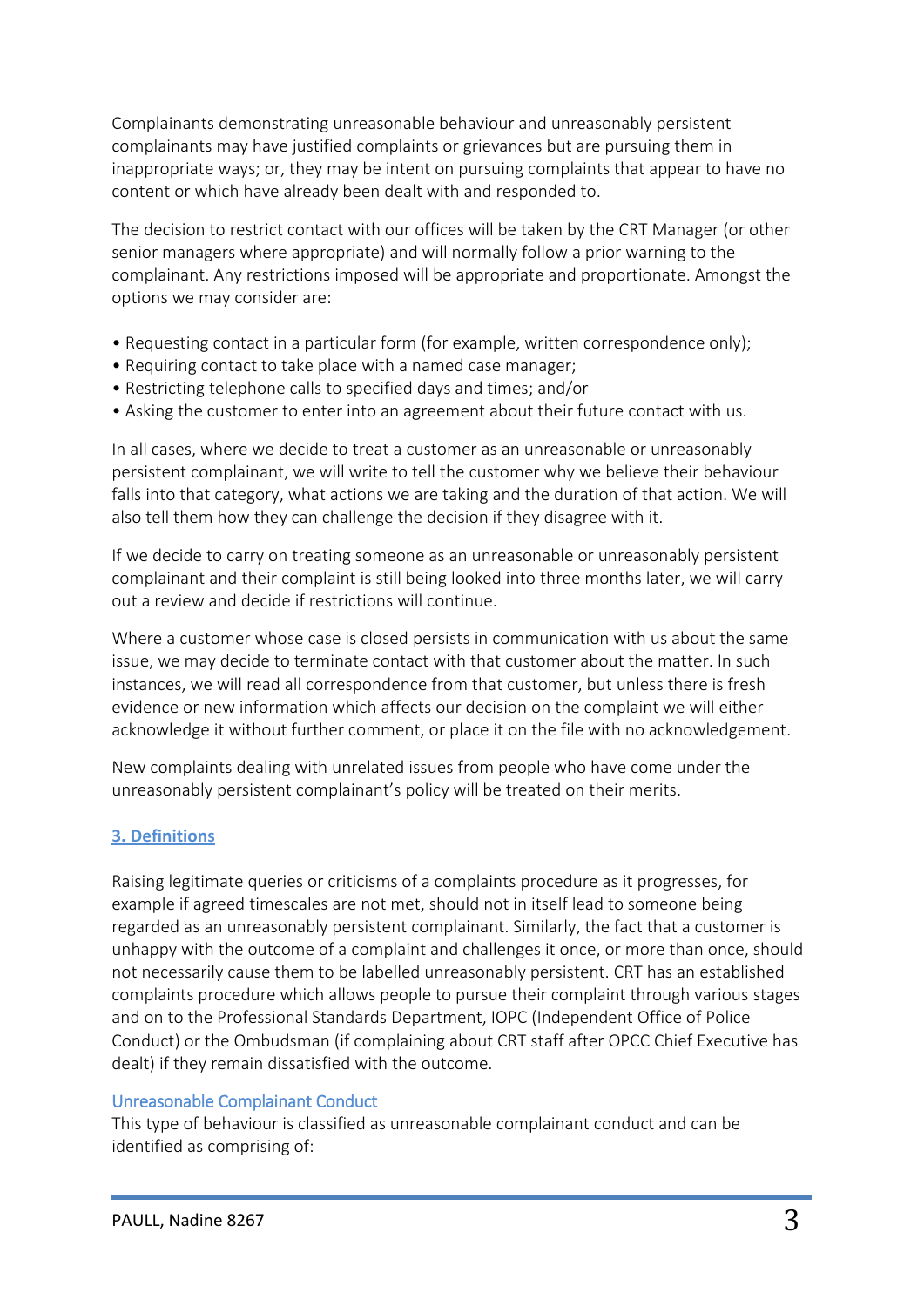*Unreasonable Persistence*: Persistence with a complaint/concern that has already been investigated, dealt with and closed by the CRT/Police, often after internal appeal. The persistence may be manifested in different ways; for example, insisting that the complaint be looked at again by another officer (following completion of appeal process), reframing the complaint to present it as a fresh complaint, or persevering with an argument that has earlier been addressed.

*Unreasonable Demands*: An outcome or approach is expected that is unrealistic or disproportionate. Examples include repeated demands for investigation or follow up of a matter that is outside the remit, seeking a remedy that is disproportionate or unrealistic, or trying to direct the CRT as to how to conduct the enquiry/concern.

*Unreasonable Lack of Co-operation*: Persistent presentation of a complaint in a disorganised manner. Examples include: not identifying the complaint clearly, presentation of often unnecessary voluminous material while expecting almost instantaneous responses, transforming the complaint midway through the investigation/enquiry process, and (occasional) dishonesty in the statement of facts.

*Unreasonable Arguments*: Examples include exaggerating issues, presenting irrelevant and/or unreasonable arguments, placing too much emphasis on trivialities, insisting that the complainant's version of events be accepted as fact where there is no objective evidence to support this view, obstinately refusing to consider counter-arguments, being guided by unfounded conspiracy theories and/or by desire for revenge or retribution against another person or public body.

*Unreasonable Behaviour*: Unreasonable behaviour includes threats of violence, abuse of the OPCC's staff, rude or aggressive conduct and threats of self-harm. One or more of the following indicators can be a characteristic of unreasonable or unreasonably persistent complainants. They make complaints, requests, concerns or enquiries that:

- Clearly do not, or no longer have, any serious purpose or value
- Are obviously vexatious in nature
- Have the effect of causing disruption or annoyance
- Have the effect of harassing CRT/PCC staff or,
- Can otherwise fairly be characterised as obsessive or unreasonable
- Take up an unreasonable amount of time and hinder the other work of PCC Office

Unacceptable behaviour can include;

- Abusive, offensive or threatening behaviour
- •Behaviour which amounts to bullying or harassment

The following are examples of customer actions/behaviours which may cause this policy to be invoked:

- Unwillingness to comply with police and PCC's procedures
- Insisting on issues or requests being dealt with in ways which are incompatible with Herts PCC and Constabulary's procedures or with good practice.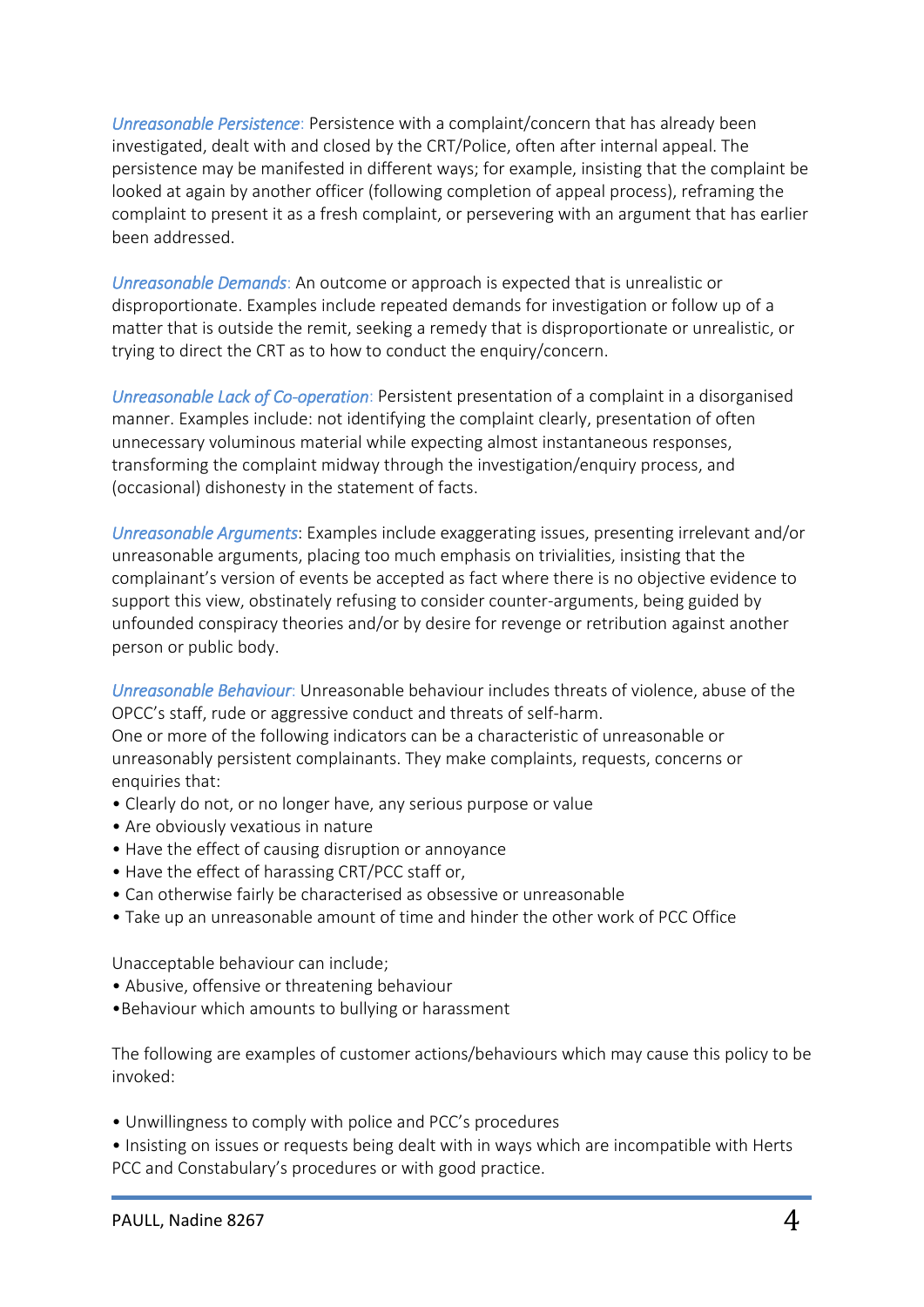- Making unreasonable demands of staff or setting unreasonable timescales for response.
- Making unreasonable requests in relation to who should deal with their complaint, enquiry or request, or how it should be dealt with.
- Repeatedly being unwilling to accept documented evidence.

• Insisting incorrectly that no response has been received or that the response is unacceptable.

- Sending a high volume of letters, emails and/or phone calls (at times to multiple recipients).
- Continuing to add new, or making trivial, complaints, requests or enquiries.

• Repeatedly complaining or making repeat requests about similar issues after they have already been dealt with.

- Making many complaints, requests or enquiries about different issues in succession.
- Refusing to specify the grounds of a complaint, despite offers of assistance with this from CRT staff.

• Making groundless complaints about the staff dealing with the complaint or request, and seeking to have the staff replaced.

• Refusing to accept that issues or requests are not within the remit of a procedure despite having been provided with information about the procedures scope. An example; if the customer has been advised that a complaint or request is within the remit of another authority, yet refuses to accept this.

• Changing the basis of a complaint or request as it proceeds and/or denying statements made at an earlier stage.

• Introducing trivial or irrelevant new information which the customer expects to be taken into account, or raising large numbers of detailed but unimportant questions and insisting that they are fully answered.

• Electronically recording meetings and conversations without the prior knowledge and consent of the other persons involved.

• Adopting a "scattergun" approach; pursuing complaints or requests with CRT and, at the same time, with a Member of Parliament/a Councillor/legal services/local

police/solicitors/the Ombudsman. Additionally, if a complaint has been escalated to Professional Standards Department (PSD) and also insisting CRT deal simultaneously, when a complaint has been escalated to PSD or triaged accordingly CRT will have no remit or control over the complaint handling.

- Submitting repeat complaints or requests, with minor variations, after the processes have been completed.
- Refusing to accept a decision and/or repeatedly arguing points with no new evidence.
- Combinations of some or all of the above.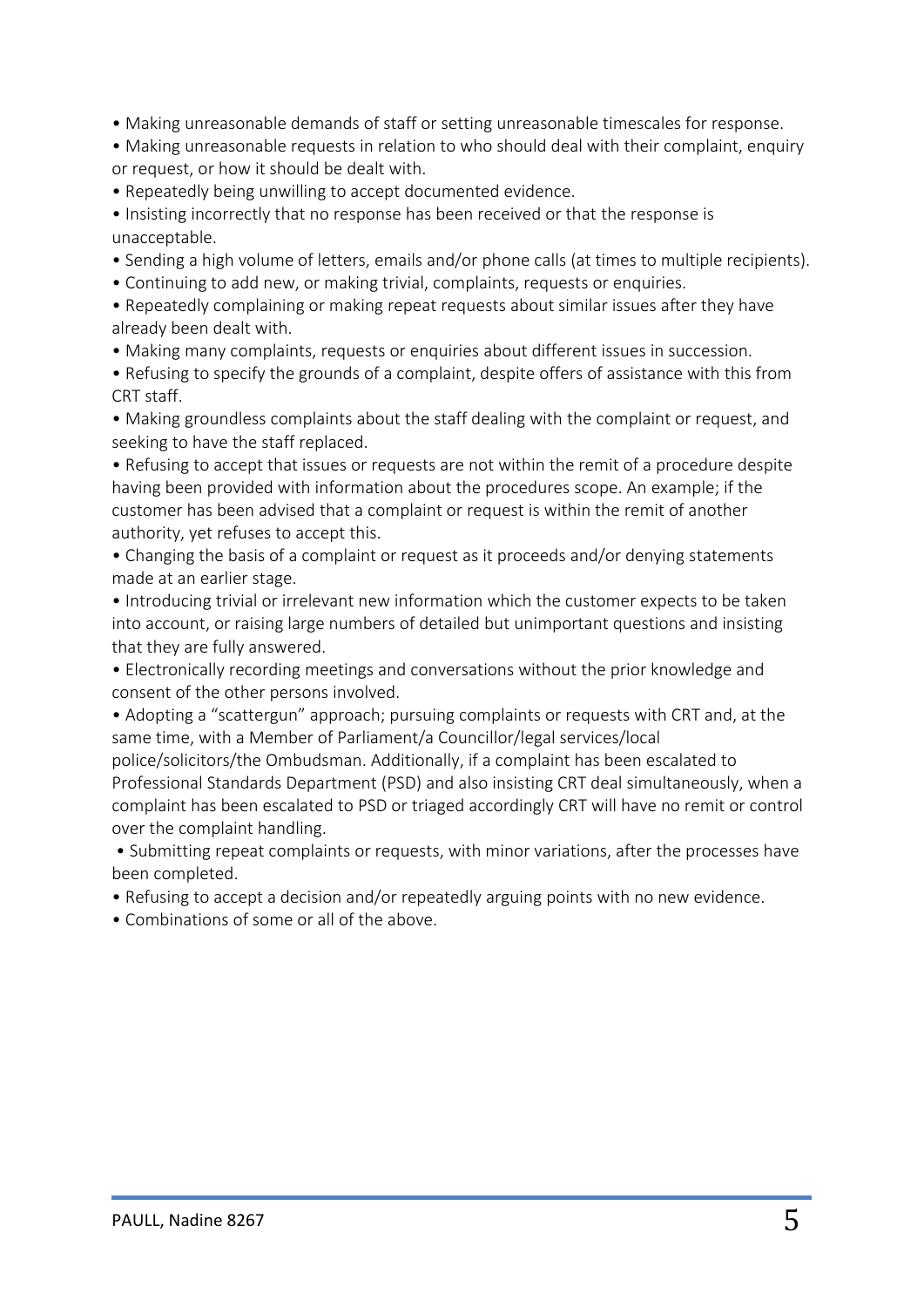#### **4. The Process.**

If any member of PCC staff experiences one, or a number of, the examples given in the definitions section then they may be dealing with an unreasonable or unreasonably persistent customer. In this instance they are advised to follow the process below:

Staff member notices customer behaviours that may meet the definition of unreasonable or unreasonably persistent and informs line manager.

Line manager to assess if this policy applies and review the evidence (to consult with a relevant Senior Manager if required) CRT Manager to write to customer making it clear what the unreasonable or unreasonably persistent behaviour is.

CRT Manager/Senior Manager informs relevant staff of decision. The CRT manager is to issue a warning to the complainant advising what sanction will be imposed if this behaviour persists

Sanction imposed if repeat behaviour occurs.

CRT Manager/Senior Manager should write to inform customer making it clear how the sanction will work and how long it will last.

The letter must make it clear what the unreasonable/unreasonably persistent behaviour is, to whom any appeal should be made and should include a copy of this policy

The customer's details, details of the sanction and date for review are added to the Customer Unreasonable Conduct Register.

#### **5. How We Will Manage Such Behaviour**

When we consider that a customer's behaviour is unreasonable we will tell them why we find their behaviour unreasonable and we will ask them to change it. Where it might be of assistance, we will consider possible adjustments to our service which may help the customer to avoid unreasonable behaviour into the future.

However, if the unreasonable behaviour continues, we will take action to restrict the customer's contact with our Office. The decision to restrict access to our Office will only normally be taken after we have reviewed the service given by our Office to the particular customer. The decision will be taken at Senior level. (CRT Managers and above). Any restrictions imposed will be appropriate and proportionate. The options we are most likely to consider are: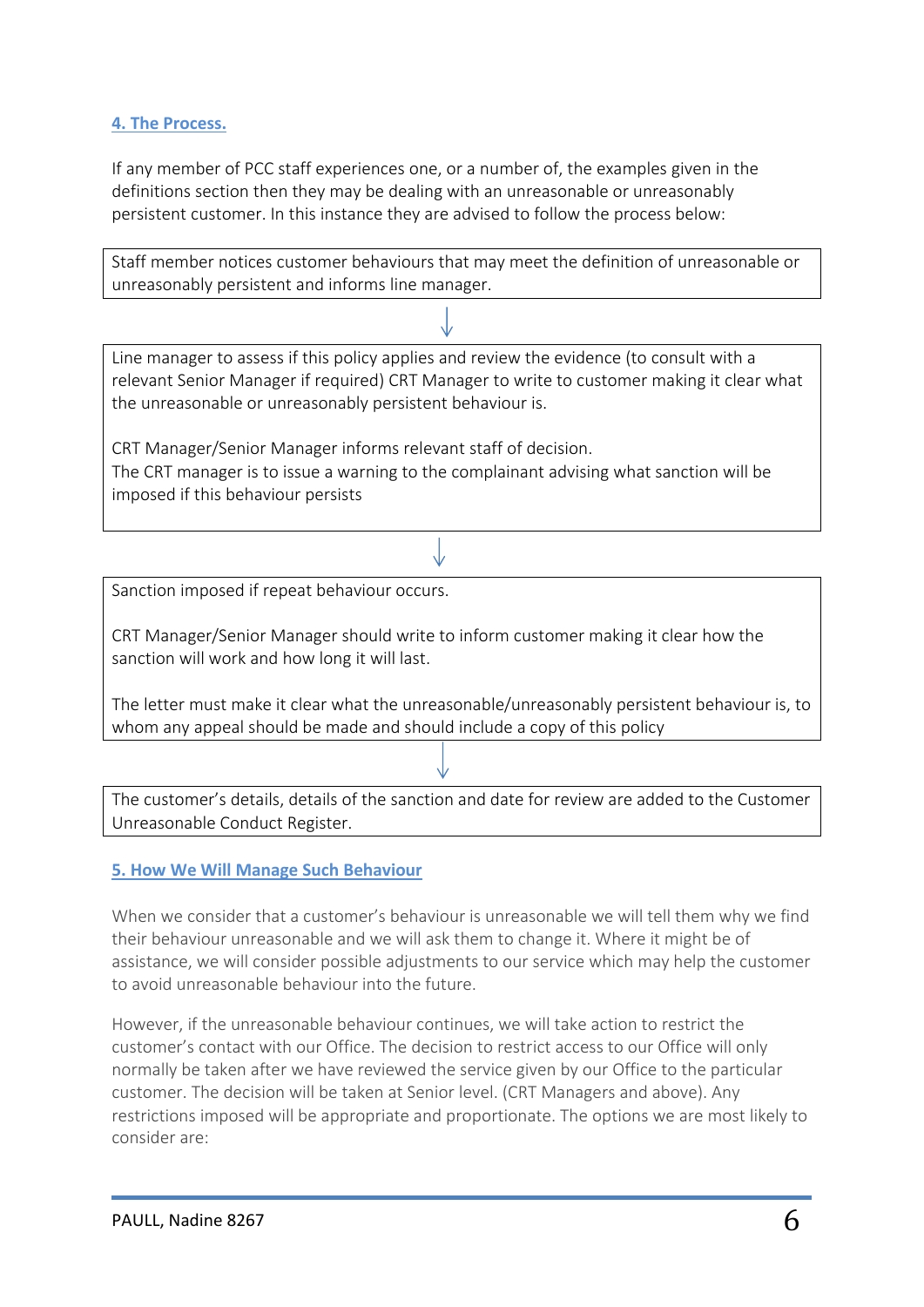- requesting contact in a particular form (letters only),
- requiring contact to take place with a named person,
- restricting telephone calls to specified days and times,
- restricting access to the Office,
- asking the customer to enter into an agreement about their future conduct, and, ultimately,
- terminating all contact with the complainant where the behaviour shows no signs of abating (this decision will be taken at Chief Executive level)

In all cases, we will write to tell the customer why we believe their behaviour is unreasonable and what action we propose to take. However, where the behaviour is so extreme that it threatens the immediate safety and welfare of the CRT/PCC's staff or others, we will consider other options, for example, reporting the matter to the Constabulary or instigating legal action. In such cases, we may not give the complainant prior warning of that action.

Regardless of the complaint's behaviour, our staff will act respectfully to the complainant and impartially with regard to the complaint.

#### 6. Deciding when to apply the policy

No action under this policy should be taken until the customer has received a written warning. This warning should advise what action and sanction CRT/OPCC proposes to take if the unreasonable or unreasonably persistent behaviour continues. This offers the customer the opportunity to amend their behaviour prior to any sanction being imposed. The warning letter must make it clear what the unreasonable or unreasonably persistent behaviour is and should quote dates and times of its occurrence.

It is important to remember that an unreasonable or unreasonably persistent customer may have a valid complaint, concern or request. Before deciding whether the policy should be applied the CRT Manager should always be satisfied that:

- The complaint, enquiry or request has been dealt with properly.
- Any decision reached is the right one
- Communications with the customer have been adequate and appropriate and,
- The customer is not providing any significant new information that might affect CRT's view.

Once satisfied with the above points the CRT Manager should then consider whether further action is necessary prior to making the decision to designate the customer as unreasonable or unreasonably persistent. Examples might be:

•If the customer has special needs, an advocate might be helpful to both parties. Consideration should be given to offering the customer assistance to find an independent one.

• Before applying any restrictions, the customer should be given a warning that if his/her actions continue CRT may decide to treat him/her as an unreasonably persistent customer, and an explanation why.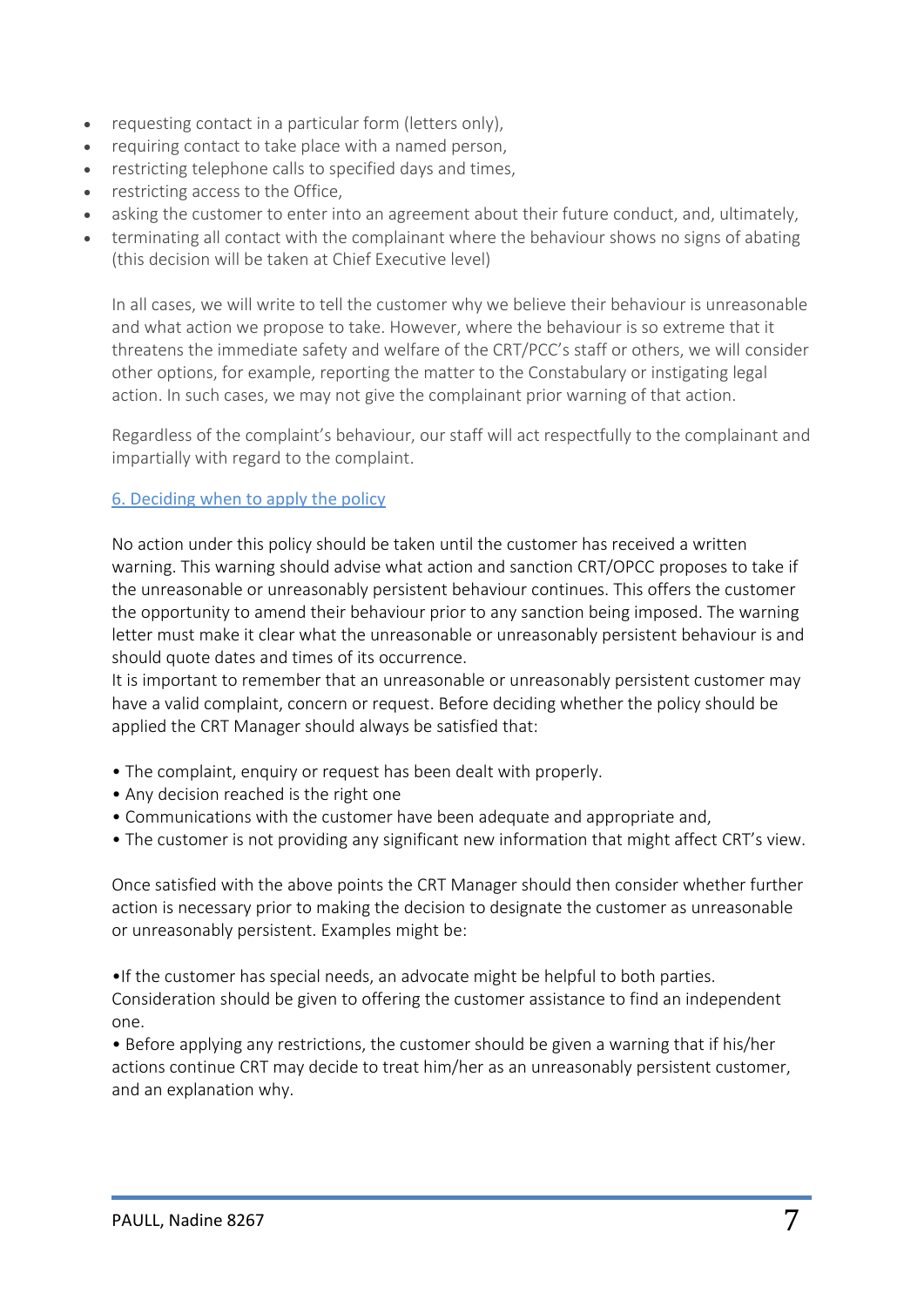#### **7. Where the behaviour is considered to be harassment/aggressive**

Behaviour which threatens staff safety and welfare may lead to police involvement or legal action. In such cases, where there is a need or justification for protecting staff, CRT may not need to give the customer prior warning of this action.

Where this policy is instigated, If CRT decides to designate a customer as unreasonable or unreasonably persistent then this will be communicated to the customer, in accordance with their needs, in the following ways:

- Sending the customer a copy of this policy
- Explaining why the policy is being applied to the customer
- Detailing what it means for their future contact with CRT and how long any restrictions will last
- Explaining how the customer may challenge this if they disagree with the course of action by means of an appeal to a more senior named manager.
- The CRT Manager will then inform the appropriate staff and senior managers that this action has been taken.

The customer can challenge the action taken by appealing to the named CRT Manager within 10 working days of the initial notification being sent. The named CRT Manager will review the case to determine whether:

- The correct decision was made to invoke the policy and/or
- Any particular restrictions applied are justified. The named CRT Manager will aim to complete the review within 20 working days and will write to advise the customer of;
- The outcome of the review
- If restrictions are to continue to be applied
- If so, when these will next be reviewed.

The CRT Manager will review any restrictions that have been placed on a customer in three months, or when there has been any further contact from the customer, if sooner.

If a customer to whom the policy has been applied has no contact with CRT within the three month period, the CRT Manager will review the position and take a decision whether the sanctions in place should be cancelled. The outcome of the review will be noted on the Customer Handling Plan Register.

If the sanctions are cancelled, urgent consideration will be given to re-introducing the sanctions if the behaviour which led to the original decision re-commences.

In relation to complaints, if the customer has exhausted CRT/OPCC complaints procedure, they are able to request an independent investigation via Professional Standards Department (PSD) or if they seek to appeal a decision made by CRT, hat does not fit the remit of PSD, they can contact the Chief Executive at OPCC and then the Local Government Ombudsman.